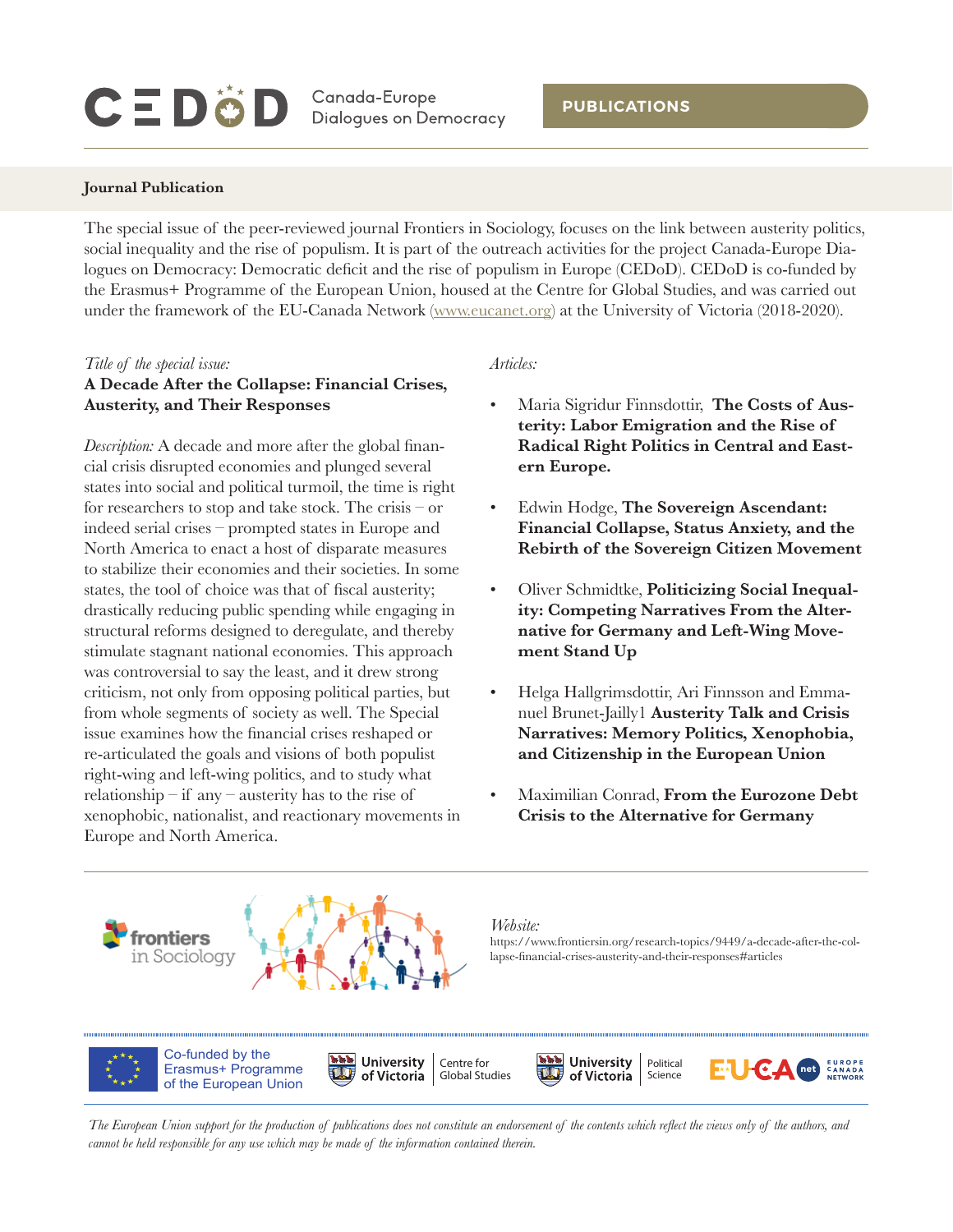# **CEDÖD**

Canada-Europe **Dialogues on Democracy** 

**Book Publication**

This book publication is part of the outreach activities for the project **"Canada-Europe Dialogues on Democracy: Democratic deficit and the rise of populism in Europe" (CEDoD)**. CEDoD was co-funded by Erasmus+ Programme of the European Union, housed at the Centre for Global Studies, and based on the CEDoD conference "Democracy and its Futures", March 2019. It was carried out under the framework of the EU-Canada Network ([www.eucanet.org](http://www.eucanet.org)) at the University of Victoria.

### *Title:* **Democracies And Their Futures**

*Publisher:* Routledge, Series on Advances in Democratic Theory; Paulina Tambakaki and Lasse Thomassen ; Editors: Pablo Ouziel, Keith Cherry, Jeanne Morefield, Joshua Nichols, David Owen, James Tully

*Table Of Contents:*

### **I. Democratic Ethos**

- 1. Animating the Democratic Spirit *Anthony Simon Laden, University of Illinois at Chicago*
- 2. Democracy and Respect in Civil and Civic Modes *David Owen, University of Southampton*
- 3. Democracy in a Provisional Key *Lasse Thomassen, University of Copenhagen, Queen Mary University of London*
- 4. The Bewilderment Response: knowing and not-knowing in democracies *Anoush F. Terjanian, University of Ottawa*

### **II. Representative Democracies**

- 5. Agonistic Representative Democracy in Europe, *Chantal Mouffe, University of Westminster*
- 6. Democracies Can Perish Democratically Too: Brazilian Democracy on Edge *Boaventura de Sousa Santos, University of Coimbra*
- 7. Democracy and Community: Exploring a Contested Link in Light of the Populist Resurgence *Oliver Schmidtke, University of Victoria*
- 8. Against Populism. Radical Democracy and the (Re-) configuration of Community, *Robin Celikates, FU Berlin*
- 9. Beyond Liberal Democracy: Exile, history, and the politics of reflection *Jeanne Morefield, University of Birmingham*
- 10. What the Tree Canopies Know: On Deparochializing Western Representative Democratic Traditions *Rebeccah Nelems, University of Victoria*



Co-funded by the Erasmus+ Programme of the European Union Centre for Global Studies





*The European Union support for the production of publications does not constitute an endorsement of the contents which reflect the views only of the authors, and cannot be held responsible for any use which may be made of the information contained therein.*